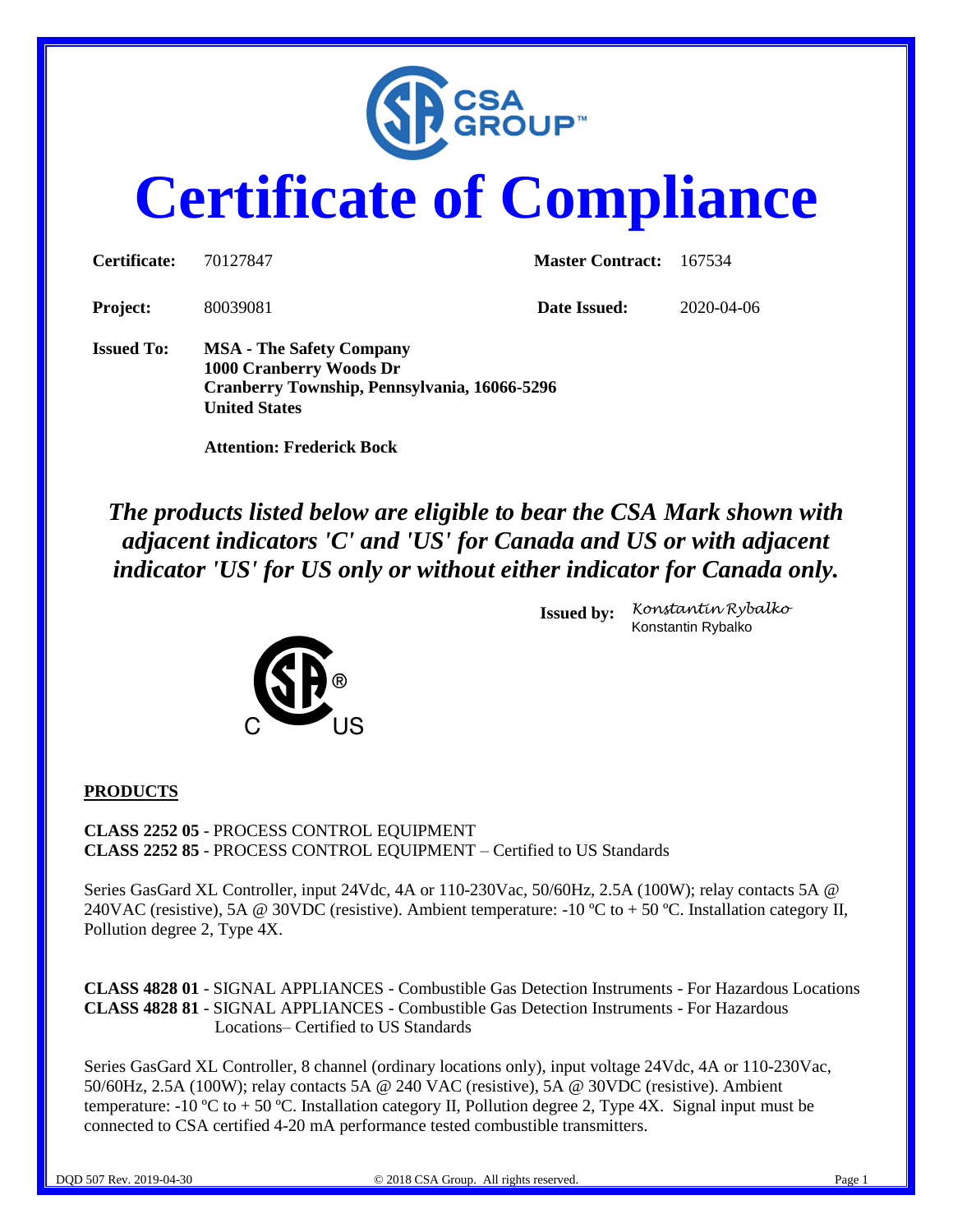

**Certificate:** 70127847 **Project:** 80039081

**Master Contract:** 167534 **Date Issued: 2020-04-06**

**CLASS 4828 02** - SIGNAL APPLIANCES - Toxic Gas Detection Instruments - For Hazardous Locations **CLASS 4828 82** - SIGNAL APPLIANCES - Toxic Gas Detection Instruments - For Hazardous Locations Certified to US Standards

Series GasGard XL Controller, 8 channel (ordinary locations only), input voltage 24Vdc, 4A or 110-230Vac, 50/60Hz, 2.5A (100W); relay contacts 5A @ 240 VAC (resistive), 5A @ 30VDC (resistive). Ambient temperature:  $-10 \degree C$  to  $+ 50 \degree C$ . Installation category II, Pollution degree 2, Type 4X. Signal input must be connected to 4-20 mA transmitters.

#### **APPLICABLE REQUIREMENTS**

| CAN/CSA-C22.2 No. 61010-1-04           | $\sim$                   | Safety Requirements for Electrical Equipment for Measurement,<br>Control, and Laboratory Use, Part 1: General Requirements  |
|----------------------------------------|--------------------------|-----------------------------------------------------------------------------------------------------------------------------|
| UL Std. No. $61010-1$ ( $2nd$ Edition) | $\overline{\phantom{a}}$ | Safety Requirements for Electrical Equipment for Measurement,<br>Control, and Laboratory Use - Part 1: General Requirements |
| CSA C22.2 No.152-M1984                 | $\sim$                   | <b>Combustible Gas Detection Instruments</b>                                                                                |
| $ANSI/ISA - 12.13.01 - 2000$           | $\sim$ $-$               | Performance requirements for combustible gas detectors                                                                      |
| CAN/CSA-C22.2 No. 94.2-07              | $\overline{\phantom{a}}$ | Enclosures for electrical equipment, environmental considerations                                                           |